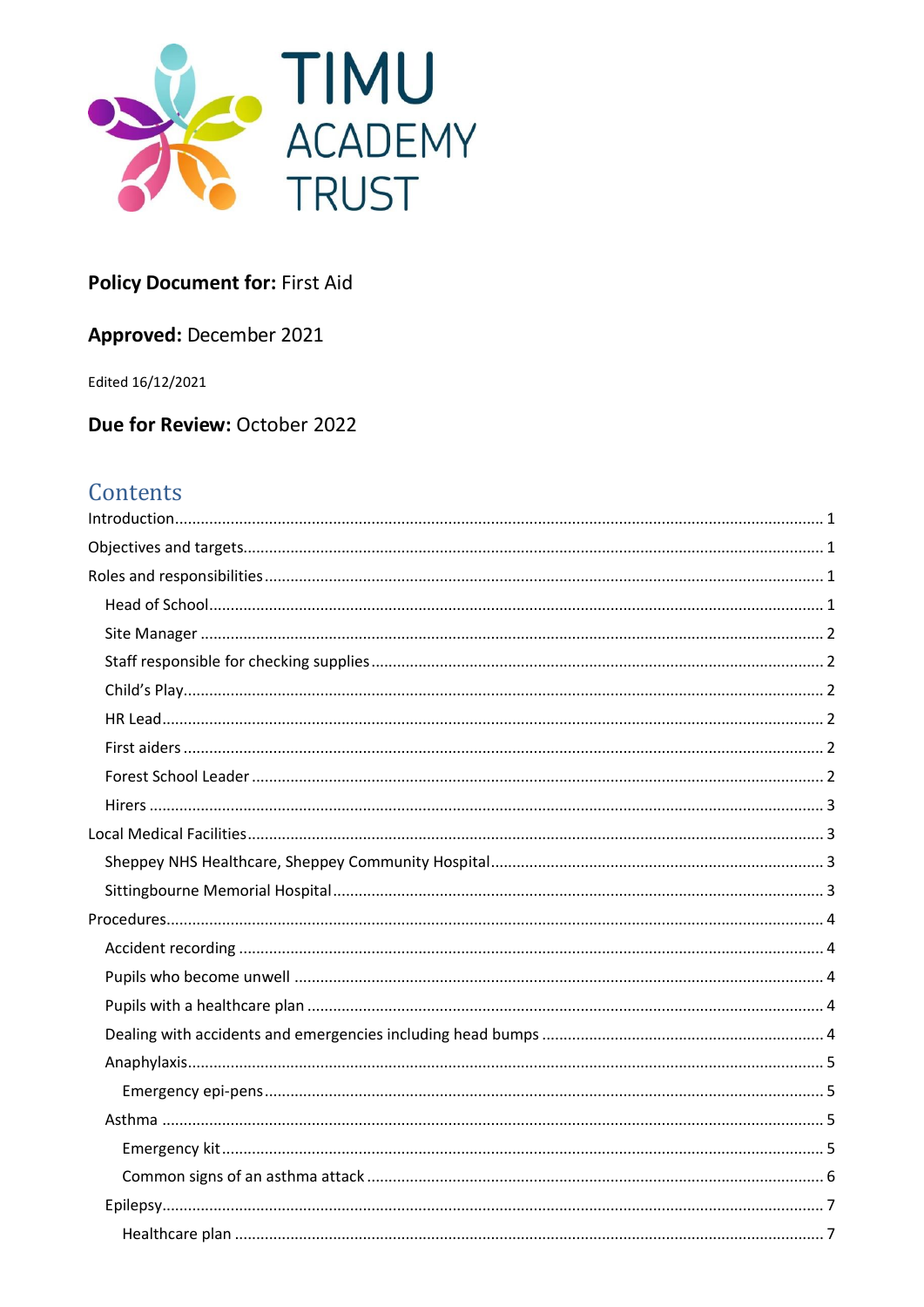| How do I decide whether an accident to a pupil 'arises out of or is in connection with work'?  12 |
|---------------------------------------------------------------------------------------------------|
|                                                                                                   |
|                                                                                                   |
|                                                                                                   |
|                                                                                                   |
|                                                                                                   |
|                                                                                                   |
|                                                                                                   |
|                                                                                                   |
|                                                                                                   |
|                                                                                                   |
|                                                                                                   |
|                                                                                                   |
|                                                                                                   |
|                                                                                                   |
|                                                                                                   |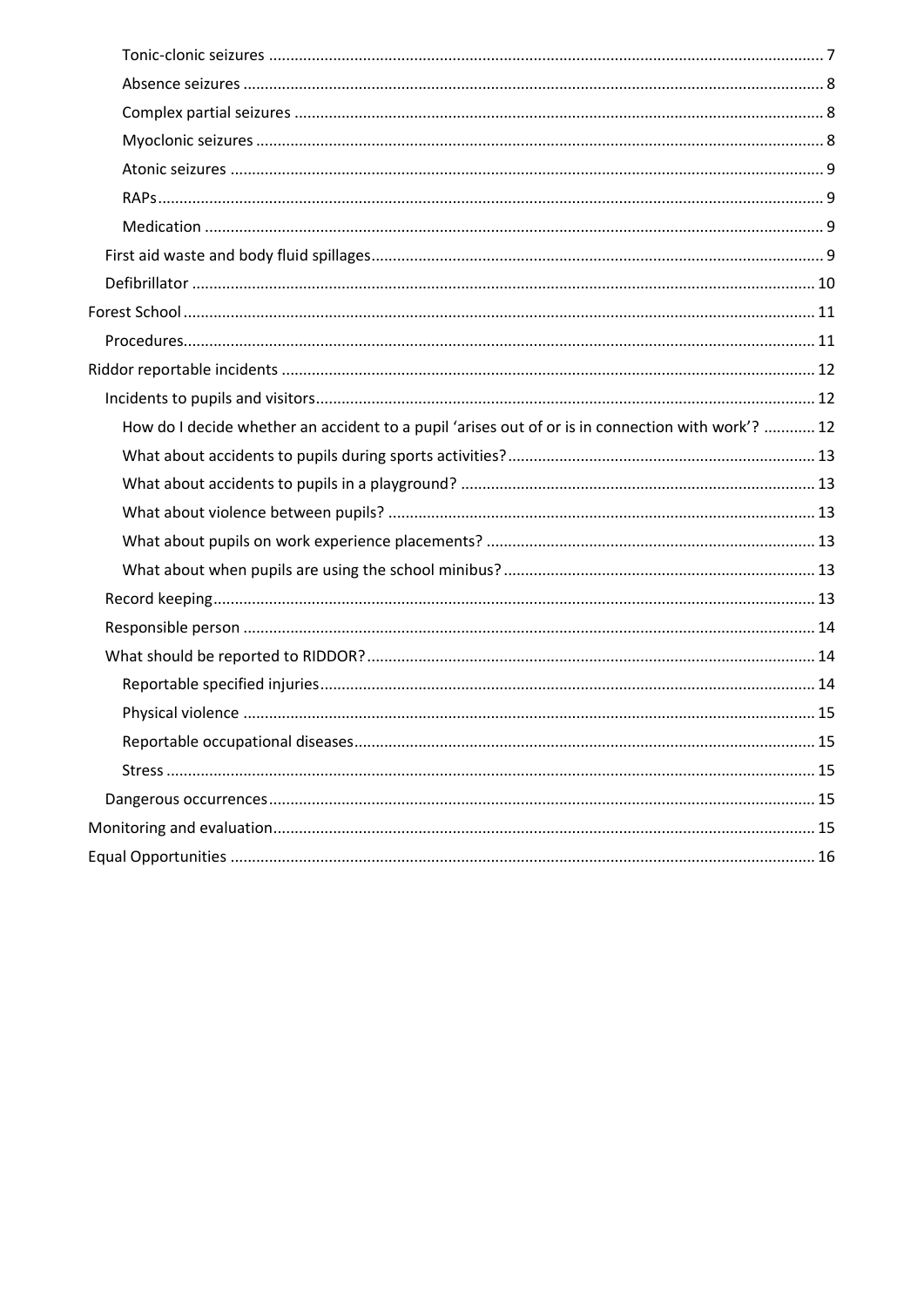# <span id="page-2-0"></span>**Introduction**

Please also refer to the **Pupils with medical conditions** and **Administration of Medicines** policies.

The Health and Safety (First Aid) Regulations 1981 state the requirements relating to employees, which in the context of schools includes pupils. Responsibility for health and safety in our schools, including the administration of first aid, lies with the Board of Trustees.

Teachers are not required to give first aid under their conditions of employment, but any employee can volunteer to be the first aider and the trustees are responsible for ensuring that there are sufficient trained persons to meet the statutory requirements and identified needs at all times. Any first aider must receive HSE approved training.

Daily minor first aid situations may be dealt with by emergency first aiders. However, any employee or any person volunteering to administer first aid will be covered and indemnified under public liability insurance policy.

Our schools follow the requirements for paediatric training and handling accidents or injuries as set out for early years pupils in the DFE's *Statutory framework for the early years foundation stage March 2017.*

This policy statement must be considered in conjunction with the Trust's **health and safety** policy.

# <span id="page-2-1"></span>**Objectives and targets**

The trust aims to ensure that:

- All legal requirements for first aid are fulfilled.
- The school has sufficient members of staff trained and available to support the legal requirements for first aid coverage.
- First aid facilities including first aid boxes and first aid areas are fit for purpose.

# <span id="page-2-2"></span>**Roles and responsibilities**

#### <span id="page-2-3"></span>**Head of School**

In discharging its duty of care, the Trustees delegate to the Head of School the operational responsibility for ensuring that first aid procedures are carried out to comply with legal requirements. This will include:

Risk assessments including:

- Consideration of the size of the school and its layout and location.
- Specific hazards or risks on the site.
- Specific needs.

Additional responsibilities include:

- Selection of first aiders, and number required ensuring the first aiders lists are distributed around the school
	- o Office
	- o Heads office
	- o Staff room
	- o Kitchen/servery
	- o With emergency bags
- Ensuring first aid training is up-to-date and sufficient for school needs by liaising with Personnel
- Ensuring that first aid provision is available at all times while people are on the school premises, and also off premises while on school visits.
- Reassessment of first aid provision.
- Providing information as required.
- Considering insurance cover.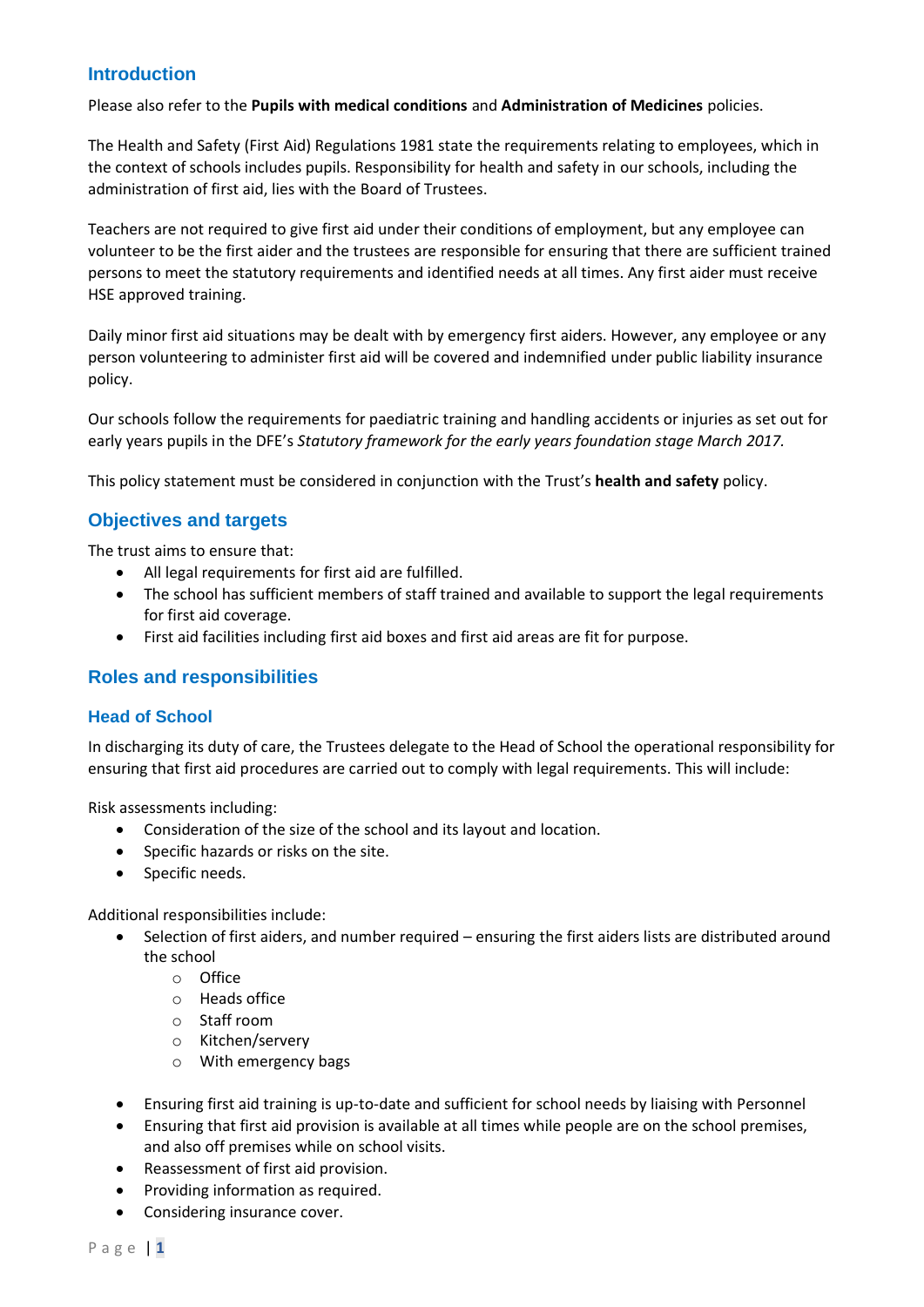• Ensuring that incidents involving pupils and staff is reported to RIDDOR where needed

#### <span id="page-3-0"></span>**Site Manager**

- Ensuring that access to the school site for emergency vehicles is maintained at all times
- Ensuring that the minibus has a first aid kit

## <span id="page-3-1"></span>**Staff responsible for checking supplies**

1 member of staff at each school is responsible for termly checks of:

- The first aid supplies to ensure sufficient stock
- first aid kits to check they are correctly stocked with all supplies in date
- wall mounted first aid boxes/emergency first aid kits (both schools)
- Minibus first aid kit (Iwade)
- AED expiry dates and supplies are ready to use
- Emergency kits for asthma pumps and epi-pens are complete, clean and in date (asthma pumps have sufficient doses available)
- Alerting the office staff to order new supplies when needed.

This is Kay Wakefield at Iwade and Caroline Stickells at Bobbing.

The catering contractor (Nourish) check and maintain the kitchen first aid kits as part of their contract, so these are not checked by Timu staff.

## <span id="page-3-2"></span>**Child's Play**

The Child's Play manager is a trained first aider and is responsible for checking the first aid kit used at Bobbing to keep supplies replenished and up to date. Iwade Child's Play use the first aid bags from the classrooms.

## <span id="page-3-3"></span>**HR Lead**

The HR Lead is responsible for ensuring that a register of first aiders is maintained and that training is booked and carried out to ensure all first aiders qualifications are up to date.

#### <span id="page-3-4"></span>**First aiders**

On a day-to-day basis, the first aid officers have the responsibility to:

- Complete a training course approved by the Health and Safety Executive (HSE).
- Be aware of the details of all first aiders and the location of all first aid boxes.
- Maintain fully stocked first aid provisions in their first aid kit
- Give immediate help to casualties with common injuries or illnesses and those arising from specific hazards at school.
- When necessary, ensure that an ambulance or other professional medical help is called.
- Take precautions to avoid infection and follow basic hygiene procedures. Staff will have access to single-use disposable gloves and hand washing facilities, and must take care when dealing with blood or other body fluids and disposing of dressings or equipment.
- Ensure that an adult witness is present if tending an intimate part of the body.
- Complete carbonated accident report slip with one copy going home.
- Complete accident/incident report form for more serious incidents
- Issue and affix wristbands for bumped heads.
- Report to the Head of School any time that first aid is given under circumstances which need to be later reported to HSE under the 'Reporting of injuries, diseases and dangerous occurrences regulations 1995 (RIDDOR)'

#### <span id="page-3-5"></span>**Forest School Leader**

• The Forest School Leader will ensure all children, staff and visitors attending Forest School are informed of the actions to take in the case of an emergency.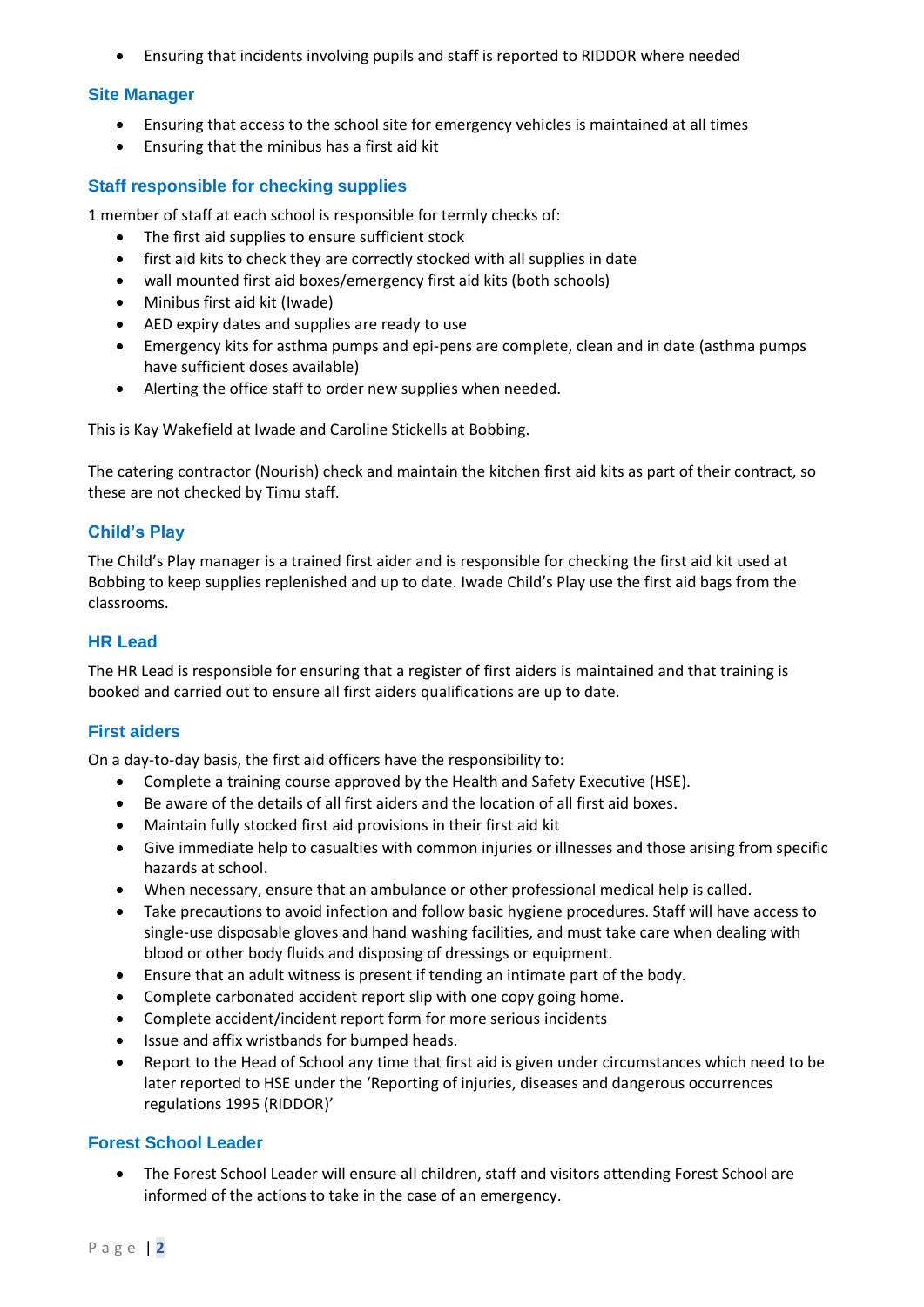- In case of an accident or emergency, the Forest School Leader is responsible for assessing the situation and decide the next course of action to take.
- It is the Forest School Leader's responsibility to also ensure the rest of the group are safe and out of danger.
- The Forest School Leader will direct other members off staff to supervise remaining children in case of an accident or in an emergency
- The Forest School Leader is responsible for the first aid kits, safety resources and tools on the Forest School site.
- The Forest School Leader will ensure that all health care plans and medication is taken with the group of children to the session and return it afterwards. All administration of medicines will be recorded appropriately
- The Forest School Leader will coordinate with the staff responsible for checking supplies to ensure that their first aid kit is fully stocked at all times and all supplies are in date

## <span id="page-4-0"></span>**Hirers**

When others use the premises, e.g. for extended activities at the school or by those who hire any of the school premises the premises must be safe for the purpose for which they are to be used and organisers must make it clear that the premises cannot be used for other purposes. Risk assessments relating to community facilities and activities on the premises must be carried out. The school's health and safety policy must be altered so as to manage and, where possible, to reduce these risks.

Hirers and those involved in extended school activities must be made aware of:

- Their health and safety responsibilities and duties.
- Any specific health and safety issues (eg, hazards on the premises).
- First aid arrangements in the school.

<span id="page-4-1"></span>This is all detailed in the **Lettings** policy.

# **Local Medical Facilities**

# <span id="page-4-2"></span>**Sheppey NHS Healthcare, Sheppey Community Hospital**

Plover Road Minster On Sea Kent ME12 3LT Tel: 01795 879 199

#### <span id="page-4-3"></span>**Sittingbourne Memorial Hospital**

Bell Road Sittingbourne Kent ME10 4DT Tel:01795 418300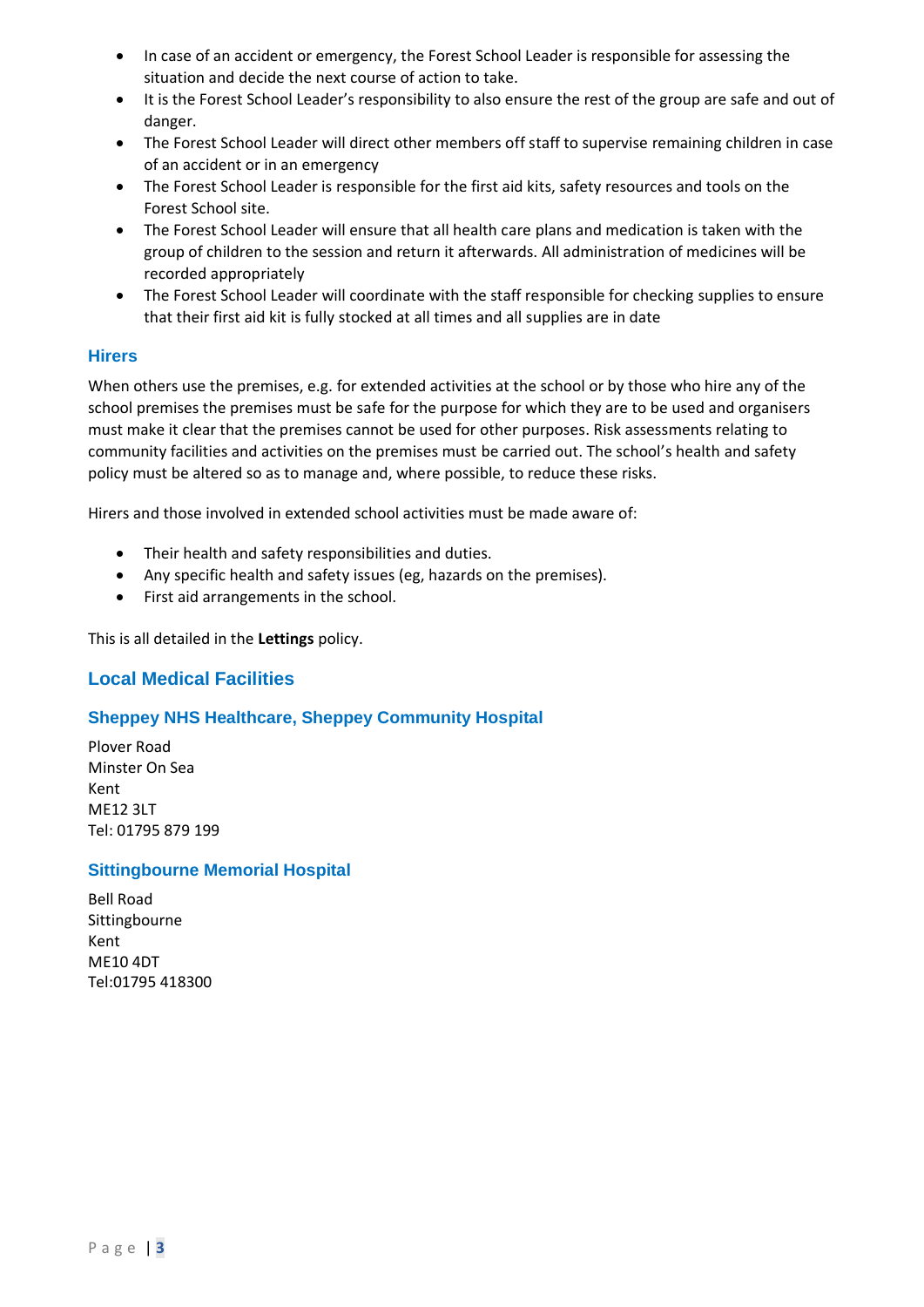# <span id="page-5-0"></span>**Procedures**

# <span id="page-5-1"></span>**Accident recording**

- It is a legal requirement to record some accidents such as over 3 day staff injury and is in line with the **Health & Safety** Policy
- It is good practice to record all staff, pupil and visitor accidents
- The Strat team can then monitor the accidents
- The accident form (either in the accident book or on HS157) **must** include what first aid was given.

## <span id="page-5-2"></span>**Pupils who become unwell**

- Pupils who feel unwell should be taken to the office by a member of class facing staff to explain the nature of their illness and the decision to send a sick pupil home will be made by the teacher and/or Office team.
- The Office will contact the parent/carer to ask them to collect their child as soon as possible
- Pupils sent home will be signed out for fire safety purposes.

#### <span id="page-5-3"></span>See also the Covid-19 risk assessment for specified Covid symptoms and procedures.

## **Pupils with a healthcare plan**

- Any pupil who becomes unwell and has a healthcare plan should have this actioned immediately as this will state what should happen in such an incident – for example this may be to administer an epi-pen or call an ambulance
- **Pupils with medical needs including food allergies** policy sets out how key members of staff must be made aware of which children have medical needs and food allergies
- Healthcare plans are made available to the class teams and Child's Play staff
- Pupil EpiPens are kept in the first aid box in the classroom. PE staff and staff supervising visits offsite should be particularly mindful of pupils requiring EpiPens.
- Our schools hold salbutamol inhalers for use only in emergencies. The inhalers may only be used by children whose parents have agreed the use of the emergency inhaler and who have either been diagnosed with asthma and prescribed an inhaler, or who have been prescribed an inhaler as reliever medication. The inhaler will be used if the pupil's prescribed inhaler is not available (eg because it is broken, or empty).

# <span id="page-5-4"></span>**Dealing with accidents and emergencies including head bumps**

(Edited 16/12/2021)

- Outside of class time, pupils should be dealt with in the first instance by a first aid trained member of staff on duty. However, if the injury is more serious and requires first aid treatment, the pupil should be treated by a community first aider (and/or an office first aider if further assistance is required).
- All accidents and emergencies (no matter how minor) will be recorded in the first aid books held by the on-duty members of staff and the duplicate will be sent home to the parents/carers. This includes where a child has had an accident but has no obvious evidence of injury
- Community first aiders must follow up all incidents requiring first aid, including falls, within **1 hour** of a child returning to the classroom to ensure that there has been no deterioration in their condition and demonstrate no sign of concussion.
- If the child has not reported a head bump at the time, but starts to demonstrate signs of concussion, the first aider must ask the child whether they hit their head earlier (in cases that this has not been initially reported)
- Children with healthcare plans should have these initiated to deal with the emergency procedures
- During lesson times, if members of class staff are unable to deal with the injury, then the pupils should be referred to a community based first aider. If the injury is more serious and requires first aid treatment, the Office must be contacted in case emergency services are needed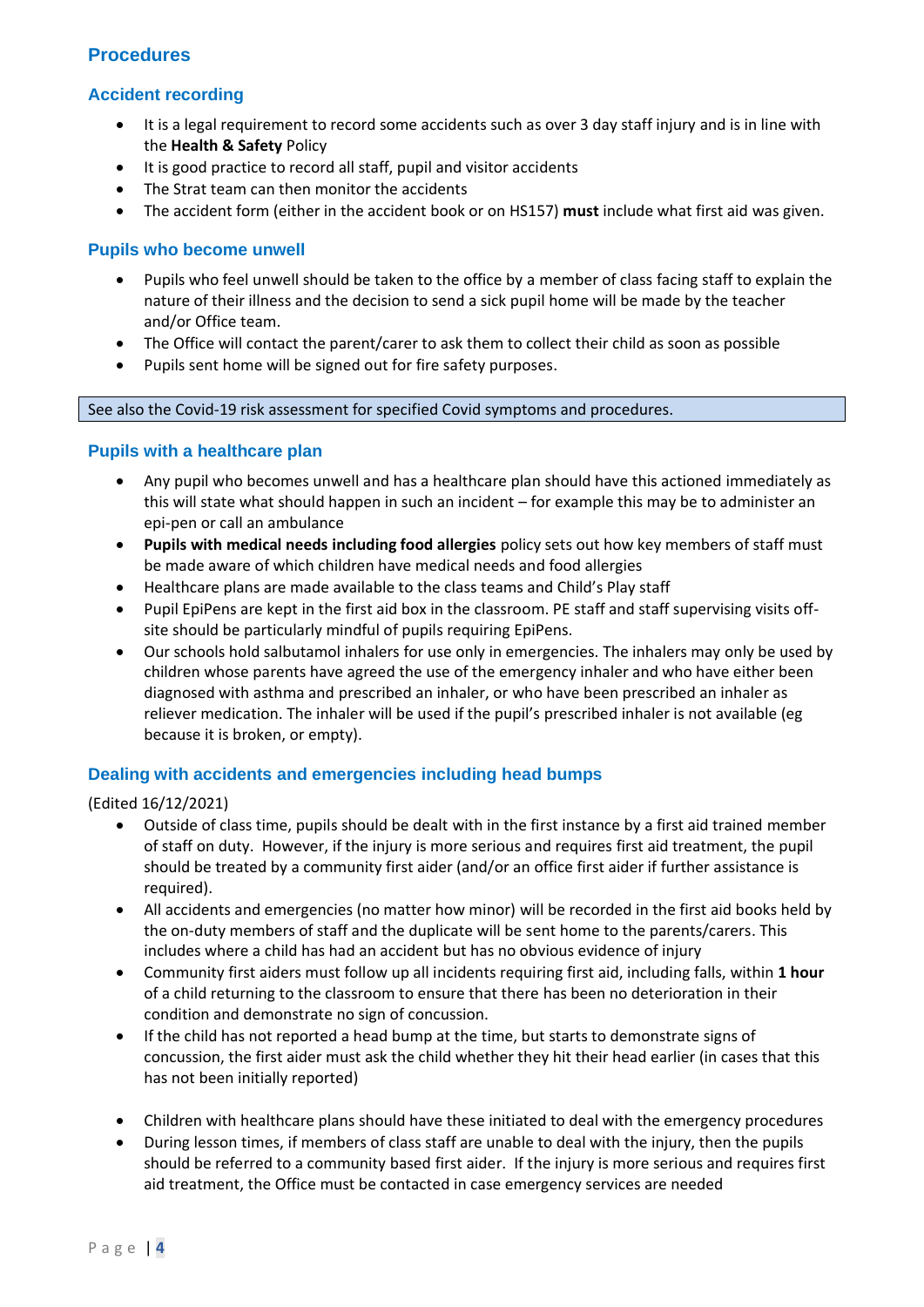#### **Head bumps**

- All head bumps/injuries must be recorded/reported and a wristband issued and affixed.
- If a head bump happens during lunchtime or playtime, or when the child is outside learning with another adult, these **must** be reported to the class teacher once the class return
- *Community first aiders must follow up all incidents requiring first aid, including falls, within 1 hour of a child returning to the classroom to ensure that there has been no deterioration in their condition and demonstrate no sign of concussion.*
- *If the child has not reported a head bump at the time, but starts to demonstrate signs of concussion, the first aider must ask the child whether they hit their head earlier (in cases that this has not been initially reported)*
- A copy of the report slip will be sent home with the pupil.
- If the first aider believes that the injured person requires medical treatment, they will consult a member of the Strat team/Office Manager and:
	- o Arrange for the emergency services (999) to be called if necessary.
	- o Arrange for parents to be informed.
	- o Arrange for the injured person to be transported to A&E by ambulance or by parents.

## <span id="page-6-0"></span>**Anaphylaxis**

Since October 2017, the Human Medicines (Amendment) Regulations 2017 allows schools in the UK to buy adrenaline auto-injector devices (known as AAIs) without a prescription to use in an emergency on children who are at risk of a severe allergic reaction (known as anaphylaxis) but whose own device is not available or not working. This could be because their AAI(s) are broken, or out-of-date, for example

#### <span id="page-6-1"></span>**Emergency epi-pens**

• Additional epi-pens are held in the main office at both schools. They have the expiry date of:

| $\sim$ $\sim$ $\sim$<br>≏ר∩נ<br>Δnrıl<br>'022<br>Mav<br>Iwade<br>.<br>™ ADI…<br>∝<br>.uzz<br>ᇺ<br>. |
|-----------------------------------------------------------------------------------------------------|
|-----------------------------------------------------------------------------------------------------|

- The epi-pens are checked termly to ensure they are in date
- Whenever an emergency epi-pen is used, the Office Manager is informed so that replacements can be ordered
- Any child who is diagnosed with an allergy will have an anaphylaxis health care plan completed with the parents which sets out what needs to be in place to keep the child safe and able to access all aspects of school life
- The parents sign to agree whether or not an emergency epi-pen can be used the list of these children is held with the emergency epi-pens along with a record of administration
- This sets out where the epi-pen should be kept throughout the day

See also the **first aid** risk assessment, **food allergens** policy and **children with medical conditions including food allergies** policy held on SharePoint.

#### <span id="page-6-2"></span>**Asthma**

This guidance is informed by Guidance on the use of emergency salbutamol inhalers in schools [\(publishing.service.gov.uk\)](https://assets.publishing.service.gov.uk/government/uploads/system/uploads/attachment_data/file/416468/emergency_inhalers_in_schools.pdf)

Asthma UK advise that all staff that come into contact with children should be able to recognise an asthma attack and know what they can do to help or get help.

When a child or young person has an asthma attack they should be treated according to their individual care plan and according to school asthma or medical conditions policy.

#### <span id="page-6-3"></span>**Emergency kit**

An emergency asthma kit is held in the school office for each school, plus in Child's Play at Iwade. The emergency asthma inhaler kit should include: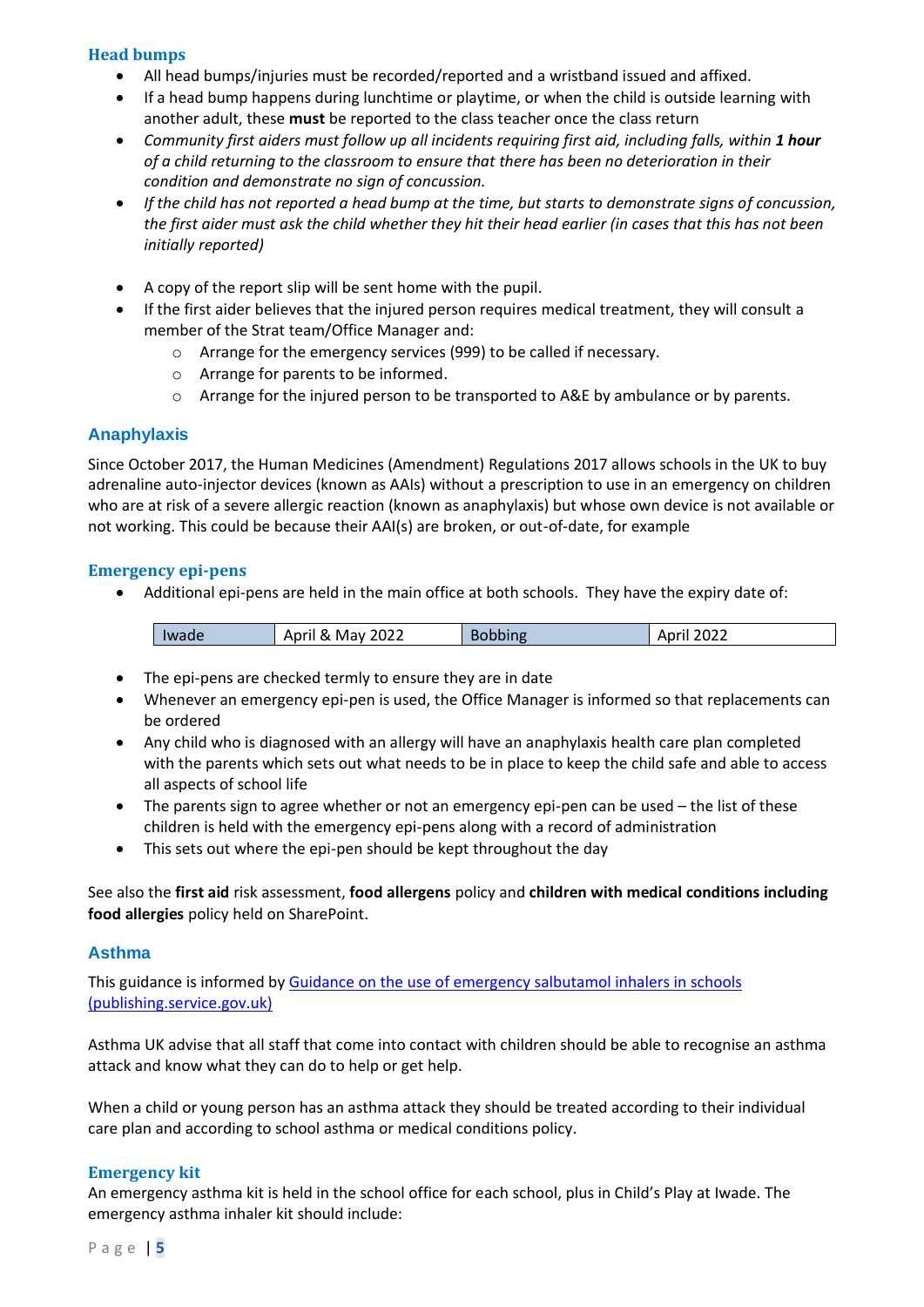- a salbutamol metered dose inhaler;
- at least two plastic spacers compatible with the inhaler;
- instructions on using the inhaler and spacer
- instructions on cleaning and storing the inhaler;
- a list of children permitted to use the emergency inhaler as detailed in their individual healthcare plans;
- a record of administration (i.e. when the inhaler has been used).

The inhaler and spacer should not be locked away.

The expiry dates for the asthma pumps are:

| . C Chpiry adtes for the documa partips are: |                  |  |                  |  |
|----------------------------------------------|------------------|--|------------------|--|
| Iwade                                        | <b>June 2022</b> |  | <b>June 2022</b> |  |
|                                              |                  |  |                  |  |

- These are checked termly to ensure they are in date
- The inhaler should be stored at the appropriate temperature (in line with manufacturer's guidelines), usually below 30C, protected from direct sunlight and extremes of temperature.
- The inhaler and spacers should be kept separate from any child's inhaler which is stored in a nearby location and the emergency inhaler should be clearly labelled to avoid confusion with a child's inhaler.
- An inhaler should be primed when first used (e.g. spray two puffs). As it can become blocked again when not used over a period of time, it should be regularly primed by spraying two puffs.
- To avoid possible risk of cross-infection, the plastic spacer should not be reused. It can be given to the child to take home for future personal use.

The inhaler itself however can usually be reused, provided it is cleaned after use. The inhaler canister should be removed, and the plastic inhaler housing and cap should be washed in warm running water, and left to dry in air in a clean, safe place. The canister should be returned to the housing when it is dry, and the cap replaced, and the inhaler returned to the designated storage place.

The emergency salbutamol inhaler should only be used by children: - who have been diagnosed with asthma, and prescribed a reliever inhaler; - OR who have been prescribed a reliever inhaler; AND for whom written parental consent for use of the emergency inhaler has been given.

- Healthcare plans will include parental consent for use of the emergency asthma pump and spacer if necessary – additional permissions to be sought from parents for 2021
- A list is held with the emergency pump so it is noted when it has been used, for whom and how many puffs, along with checking that the parents have been informed of its use

# <span id="page-7-0"></span>**Common signs of an asthma attack**

The child or young person may be:-

- Coughing
- Short of breath
- Wheezing
- Complaining of a tight feeling in the chest
- Unusually quiet
- Having difficulty speaking/completing sentences
- Complaining of tummy ache (younger children)

The parent/carer should always be informed if their child has had an asthma attack or has been asking for their inhaler more than usual.

- Never leave a child who is having an asthma attack or send them away. Remember bring the inhaler to child not the child to the inhaler.
- In an emergency school staff are required under the common law, duty of care to act as any reasonably prudent parent.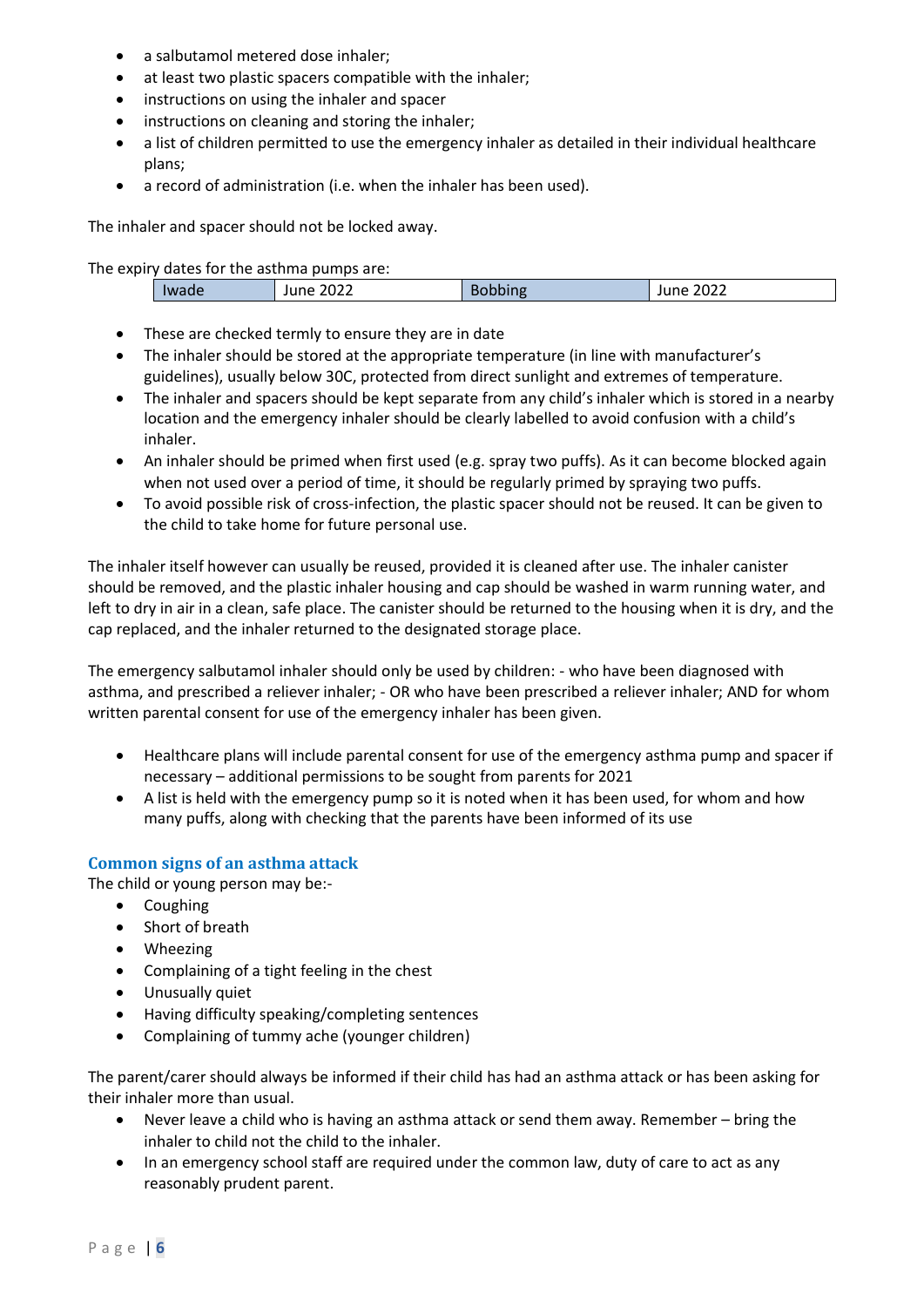• All staff – especially those involved with PE activities - should have training or receive information about asthma once a year. In particular, they should be able to recognise symptoms of an attack, know about asthma medications and what needs to be done in the event of a child having an attack

Asthma UK has produced demonstration films on using a metered-dose inhaler and spacers suitable for staff and children. [http://www.asthma.org.uk/knowledge-bank-treatment-and-medicines-using-your](http://www.asthma.org.uk/knowledge-bank-treatment-and-medicines-using-your-inhalers)[inhalers](http://www.asthma.org.uk/knowledge-bank-treatment-and-medicines-using-your-inhalers)

# <span id="page-8-0"></span>**Epilepsy**

Epilepsy is the most common serious neurological condition. It affects about one in 279 children under 16. At Timu we also have staff who suffer with epilepsy. We support children with epilepsy and encourage them to reach their potential and take part in all aspects of school life. We ensure that all children and staff in the school understand epilepsy and do not discriminate against any children with the condition. The SENCo and Head of School will meet with the parents to draw up the healthcare plan and to identify any barriers which could prevent the child taking part and how these can be overcome.

We ensure that all staff fully understand epilepsy and seizure first aid, and that there is at least one member of staff trained to administer emergency medicines in school at all times. We also work together with children, parents, staff, governors, educational psychologists and health professionals to ensure this is successful for each child with epilepsy.

Some children with epilepsy are prevented from attending school due to prolonged or recurrent absence as a result of their epilepsy. The SENCo or Head of School will meet with the parents and discuss how to make provision for this through remote education, planning a part-timetable (if needed) or planning the return to school.

#### (added 6/11/2021)

In case of an emergency evacuation, where a child or adult is having a seizure and must be removed from the building for safety, 7 members of staff are trained in manually handling adults (see **fire safety** policy).

# <span id="page-8-1"></span>**Healthcare plan**

Any child who is diagnosed with epilepsy will have a health care plan which is updated at least annually. This should include any identified triggers such as changes which make the child anxious or excited, lack of sleep or stress. Additionally, it will identify any areas of school life which may be affected by their epilepsy, as well as whether additional time will be needed in any summative testing. It will also set out if the child will need emergency medication and how it will be stored and that medical consent is in place.

Children in the same class as the pupil will be introduced to epilepsy in a way that they will understand. This will ensure the child's classmates are not frightened if the child has a seizure in class.

The SENCo will be involved to draw up an ILP to support the child if they are at risk of, or are falling behind due to their seizures. Wider agencies such as Educational Psychologist may also be requested to be involved.

All class facing staff who work with the child will have training to support the child in case of seizures. Any change in the pattern of seizures are to be reported to the parents

#### <span id="page-8-2"></span>**Tonic-clonic seizures**

Children who have tonic-clonic seizures (previously known as grand-mal) lose consciousness and fall to the ground. Their body goes stiff and their limbs jerk. When their seizure is over, their consciousness returns, but they may be very confused and tired.

- Stay with the child
- Put something soft under their head if possible
- Do not put anything in their mouth, or attempt to restrain them
- Protect the child from injury by removing any object that could harm them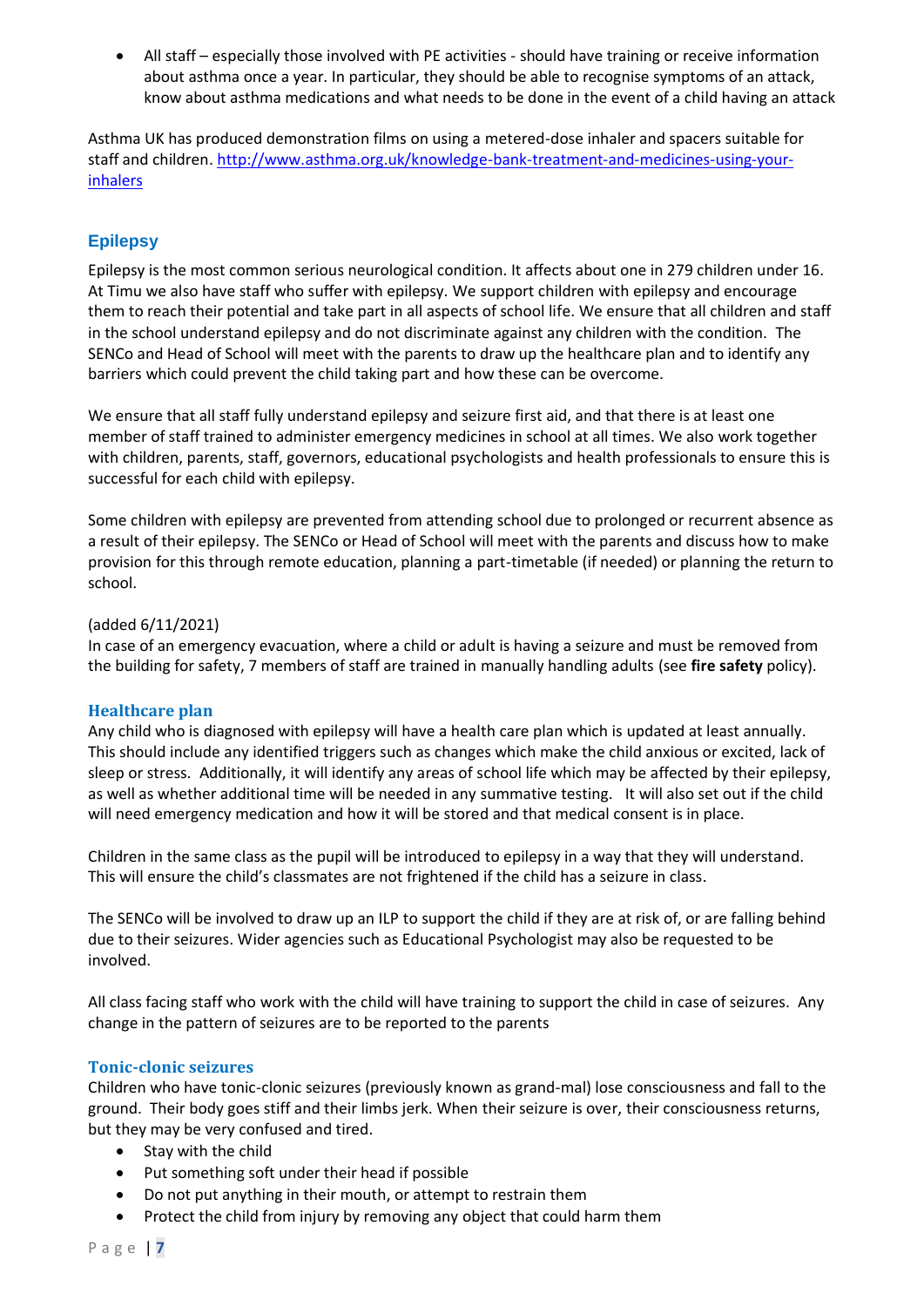- Do not give them anything to eat or drink until they have fully recovered
- Put the child in the recovery position once the seizure is over
- Try and time the length of the seizure
- Stay with the child and reassure them once the seizure is over

It's important to note that most children need a rest following this kind of seizure. Depending on how they are feeling, they may be able to return to lessons. However, if they take many hours to recover, they may need to be taken home. Some people are incontinent during a seizure – cover them with a blanket when the seizure is over to prevent embarrassment.

Video:<https://youtu.be/olArThAgUd8>

## <span id="page-9-0"></span>**Absence seizures**

During an absence seizure (previously known as petit-mal) the child will briefly lose consciousness, but will not lose muscle tone or collapse. They will appear to be daydreaming or distracted for a few seconds. While these episodes may seem unimportant, they can happen hundreds of times a day. This can cause the child to become confused about what is happening around them.

Absence seizures are most common in children between the ages of six and 12 years old. As the child will lose consciousness during seizures, they are at risk of missing out on vital learning. If a child is having absence seizures during the day, the child's parents may not be aware that their child has epilepsy. Spotting these seizures can help doctors make a diagnosis.

- There is no first aid needed for absence seizures, but they must not be mistaken for daydreaming or inattentiveness.
- Guide the child away from any dangers
- Stay with them until they have recovered
- Explain anything they may have missed don't assume they are aware of what is happening

Video link:<https://youtu.be/JpPQbkMEYW8>

#### <span id="page-9-1"></span>**Complex partial seizures**

This type of seizure can be difficult to recognise. The child's consciousness level will be affected to some extent, and they will not be fully in touch with what is happening around them. During the seizure they may do things repeatedly, such as swallowing, scratching or looking for something. Complex partial seizures can be misinterpreted as bad behaviour. In fact the child will not know what has happened and will not remember what they were doing before the seizure started.

- Although there is no real first aid needed for complex partial seizures, it's important not to restrain the child unless they are in immediate danger. This is because they may not recognise you and become frightened. However, if the child is walking towards a busy road, you should try to guide them to safety.
- When the seizure ends the child is likely to be confused, so it is vital to stay with them and reassure them.

# <span id="page-9-2"></span>**Myoclonic seizures**

When a child has a myoclonic seizure the muscles of any part of their body jerks. These jerks are common in one or both arms and can be a single movement or the jerking may continue for a period of time. Myoclonic seizures happen most often in the morning, and teachers need to bear in mind that a child may be tired or lack concentration if they start school after having one of these.

- There is no first aid needed for myoclonic seizures unless the child has been injured, when usual first aid procedures are used.
- If the child is distressed by the seizure, they may need comforting and generally reassuring.

#### Video link:<https://youtu.be/s8JrRuWfHOw>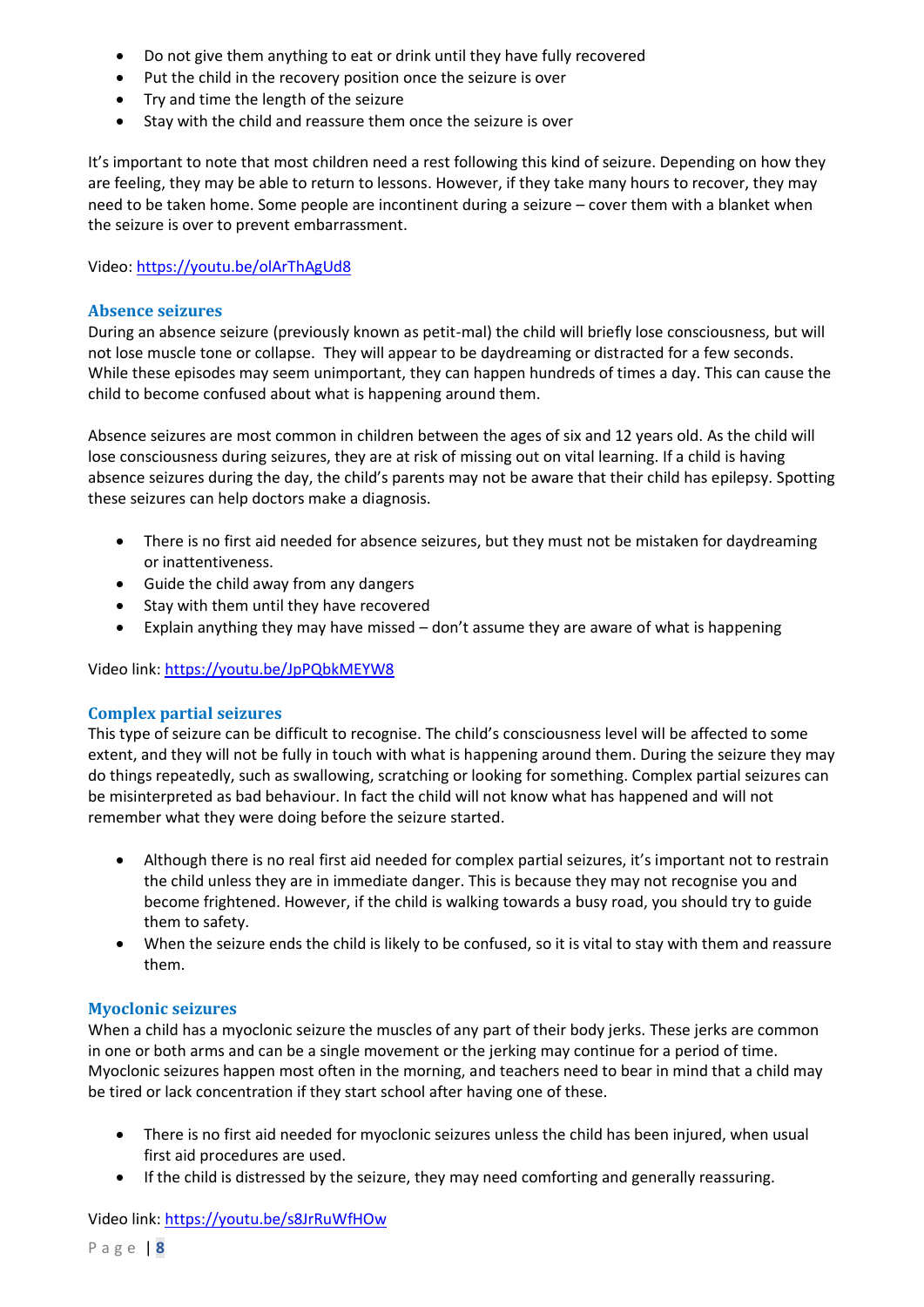#### <span id="page-10-0"></span>**Atonic seizures**

Atonic seizures cause a child to lose muscle tone. When this happens the child falls to the ground without warning. This can result in injuries to the face and head. Children who have regular atonic seizures may need to wear protective headgear to avoid injuries.

• There is no first aid needed for atonic seizures, unless the child is injured during the fall.

Video link:<https://youtu.be/EEusUYl5uQ4>

#### <span id="page-10-1"></span>**RAPs**

• Note the epilepsy on the RAP and ensure that when assessments are undertaken, the child receives additional time

#### <span id="page-10-2"></span>**Medication**

- Medication taken for epilepsy can affect learning or behaviour any changes should be reported to the child's parents.
- The only time medicine may be urgently needed by a child with epilepsy is when their seizures fail to stop after the usual time or the child goes into status epilepticus. Status epilepticus is defined as a prolonged seizure or a series of seizures without regaining consciousness in between. This is a medical emergency and is potentially life threatening. If this happens, emergency medication needs to be administered by a trained member of staff. If this isn't possible an ambulance should be called.
- The Trust ensures that there are sufficient staff trained in dealing with seizures

The following forms can be downloaded from the NCYPE website

- Contact details form,<http://www.ncype.org.uk/dmdocuments/contactdetails.pdf>
- Current medication record,<http://www.ncype.org.uk/dmdocuments/currentmedication.pdf>
- Individual Healthcare Plan[, http://www.ncype.org.uk/dmdocuments/individualhealth-plan.pdf](http://www.ncype.org.uk/dmdocuments/individualhealth-plan.pdf)
- Record of the use of emergency medication, [http://www.ncype.org.uk/dmdocuments/emergency](http://www.ncype.org.uk/dmdocuments/emergency-medication.pdf)[medication.pdf](http://www.ncype.org.uk/dmdocuments/emergency-medication.pdf)
- Seizure description chart[, http://www.ncype.org.uk/dmdocuments/seizuredescription-chart.pdf](http://www.ncype.org.uk/dmdocuments/seizuredescription-chart.pdf)
- Seizure record chart,<http://www.ncype.org.uk/dmdocuments/seizure-recordchart.pdf>

This guidance is drawn up with reference to Epilepsy UK and National Centre for Young People with Epilepsy. [First aid for seizures in schools | Epilepsy Action Learning](https://learn.epilepsy.org.uk/first-aid-for-seizures-in-schools/)

See also the **pupils with medical conditions** policy held on SharePoint.

# <span id="page-10-3"></span>**First aid waste and body fluid spillages**

- All first aid waste should be placed in a sick bag and then placed in the clinical waste bin
- PPE should be worn
- In case of body fluid spillages, the site team should be contacted
- Blood spillages should be cleaned up using the blood spillage kit and then double bagged and disposed of in clinical waste
- Sharps must be placed in the sharps bin apart from Epipens which are sent with the ambulance crew as needed
- Body fluid spillages other than blood (such as vomit, faeces etc) should be cleaned with the body fluid spillage kit and/or wipes, paper towels and appropriate disinfectant. Used products should be double bagged and placed in clinical waste. The site team will then do a full clean and apply deodoriser
- Mops should never be used for cleaning up blood or body fluid spillages

#### See the **cleaning premises** and **first aid** RA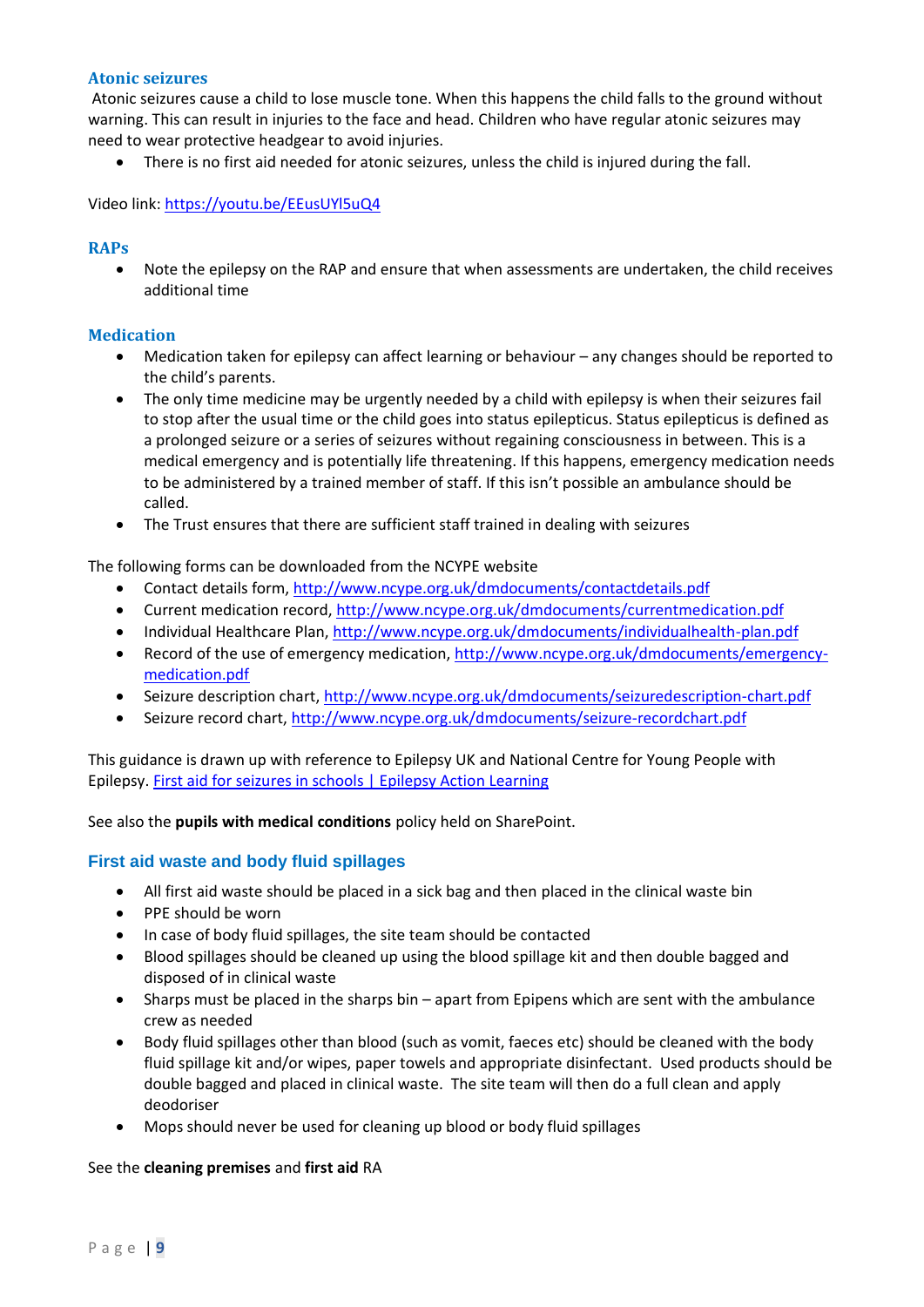## <span id="page-11-0"></span>**Defibrillator**

Iwade and Bobbing Schools possess an automatic external defibrillator (AED) for emergency use. First aiders are trained to use the AED.

The expiry dates are:

| Bobbing pads    | 04/2023 | Iwade pads    | 04/2023 |
|-----------------|---------|---------------|---------|
| Bobbing battery | 06/2025 | Iwade battery | 06/2025 |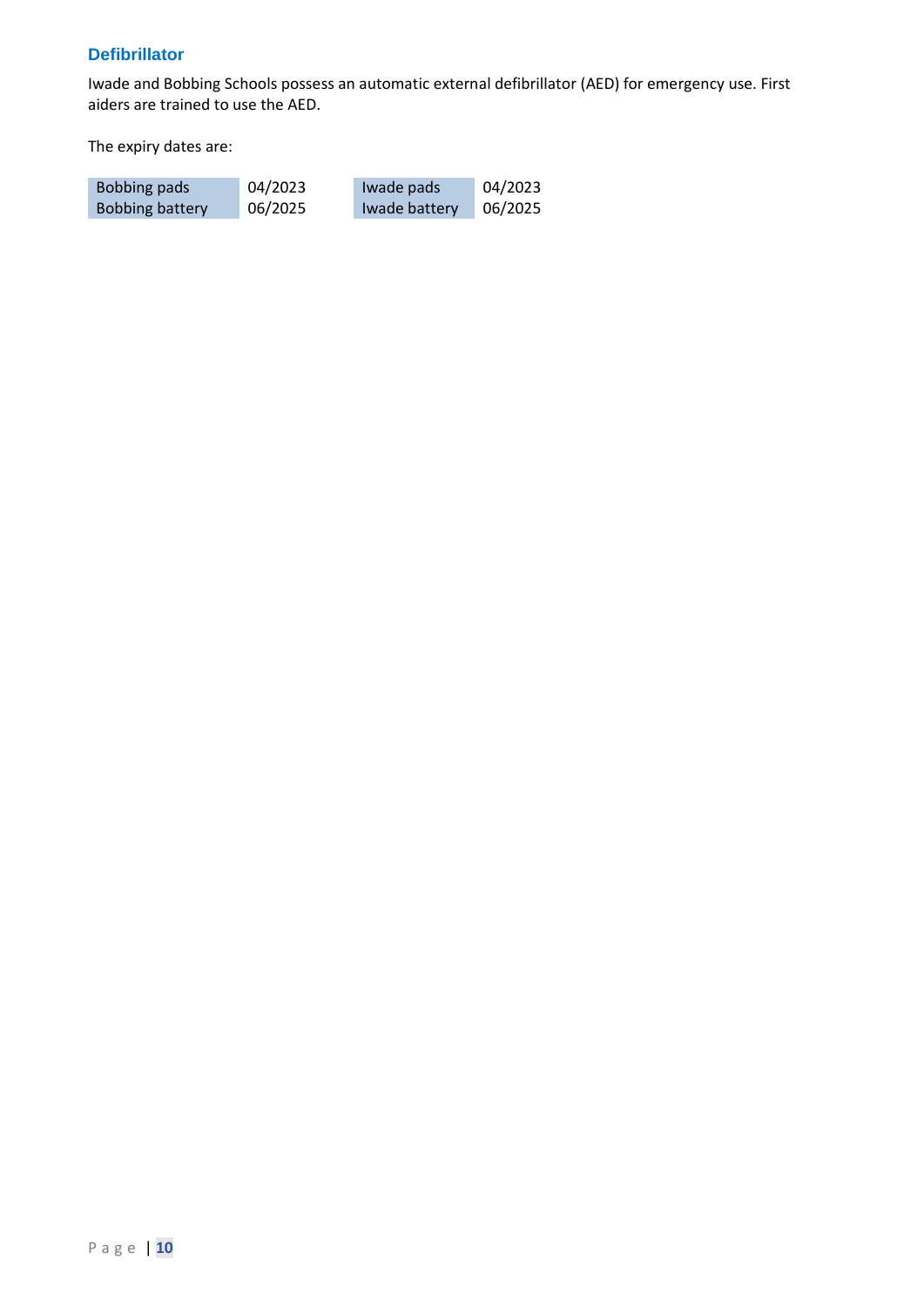# <span id="page-12-0"></span>**Forest School**

- The Forest School Leader is responsible for first aid in the Forest School setting and is fully trained in First Aid
- Whilst in Forest School a first aid kit, a burns first aid kit (including cling film), a fire blanket, fire extinguisher and a sufficient amount of water will be available.

The Forest School Leader will also carry an emergency kit which consists of:

- Whistle
- Thermal Blanket
- Clingfilm will be added to first aid kit
- Small Ground Sheet
- Chocolate / Something with Sugar and fresh bottled water
- First Aid Kit / Burns Kit
- Cotton Wool Pads
- Medical Emergency Procedures Laminated to protect documents
- High Vis Vest
- Spare socks, gloves, hats (Size Appropriate for children / adults attending sessions)
- Insect Repellent
- Bite and Sting Relief Spray
- Burn Relief gel sachets or spray (Burns First Aid Kit)

The first aid kit in Forest School will always contain:

- Eye Irrigation solution sachets
- Safety Pins
- Protective Gloves
- Roll of Micropore Tape
- Resuscitation Face Shield
- Triangular Bandages
- Large Sterile Dressings
- Medium Sized Sterile Dressings
- Saline Cleansing Wipes
- Burns Gel
- Cold Compresses
- Head Injury awareness bracelets
- Accident Recording Book
- Tissues Nose Bleeds

#### <span id="page-12-1"></span>**Procedures**

- The Forest School Leader will ensure all children, staff and visitors attending Forest School are informed of the actions to take in the case of an emergency.
- A whistle will be blown to signal an emergency everyone should stop doing what they are doing and listen. The Forest School Leader will then access the situation and decide the next course of action to take.
- It is the Forest School Leader's responsibility to also ensure the rest of the group are safe and out of danger.
- The Forest School Leader will direct other members off staff to supervise remaining children whilst Forest School Leader attends to the casualty issuing first aid if required.
- If for any reason the Forest School Leader is unable due to injury themselves or illness, then the assistant leader will step up and need to take charge.
- All children will be made aware of the location of safety equipment and first aid kits
- If a pupil becomes unwell whilst in Forest School, the Forest School Leader will ensure the child is taken to the Office and the procedure for children who become unwell will be followed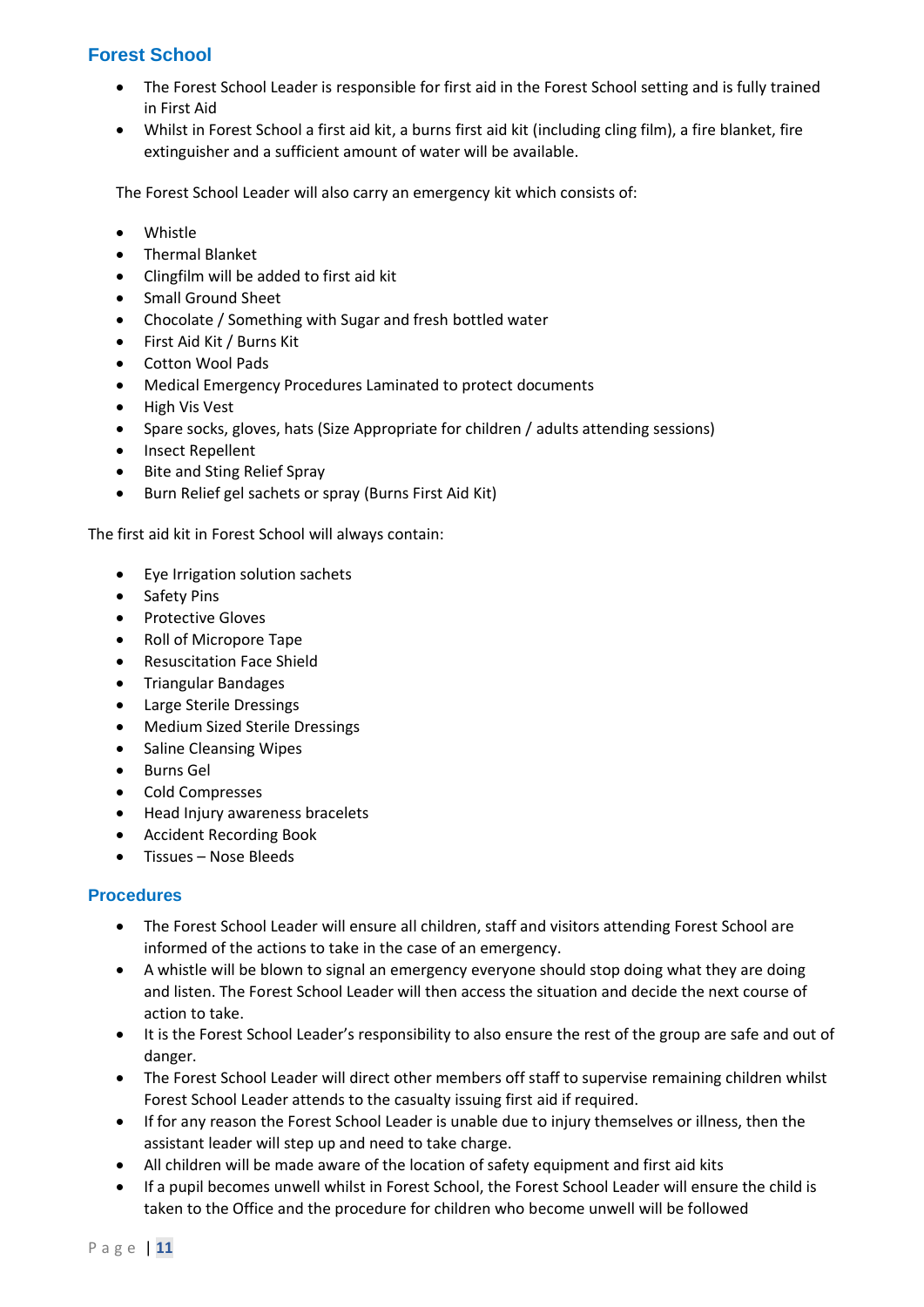- There will always be at least 1 First Aider in Forest School, along with a supporting member of staff who may be first aid trained. Additional first aiders are available within the schools and can be called on the walkie talkie when needed
- There will be one work provided phone on the Forest School Setting that can be used in the case of an emergency along with a walkie talkie
- The First Aider who dealt with the incident will complete an accident form slip and inform the school office so they can call the emergency contacts on file and home if necessary
- In case of an emergency the office should be contacted using the walkie talkie or mobile phone to call the main office on **01795 472578**
- What3Words Grid Reference: handrail.grand.lateral

# <span id="page-13-0"></span>**Riddor reportable incidents**

Riddor stands for Reporting of Injuries, Diseases and Dangerous Occurrences Regulations 2013. RIDDOR requires employers and others in control of premises to report certain accidents, diseases and dangerous occurrences arising out of or in connection with work. Reporting should be carried out via the HSE website: [www.hse.gov.uk/riddor/report](http://www.hse.gov.uk/riddor/report)

A telephone service is also provided for reporting fatal and specified injuries only - call the Incident Contact Centre on 0845 300 9923 (opening hours Monday to Friday 8.30am to 5pm).

HSE set out the types of reportable injury which must be reported to RIDDOR. HSE set out guidance for schools and can be found o[n https://www.hse.gov.uk/pubns/edis1.pdf](https://www.hse.gov.uk/pubns/edis1.pdf)

Incidents involving contractors working on the premises are normally reportable by their employers. If a self-employed contractor is working in the school and suffer a specified injury or an over-seven-day injury, the Head of School will report this to RIDDOR. The majority of accidents / incidents that happen in schools or on educational visits do not need to be reported.

Only in a few circumstances will an incident need notifying to the Health and Safety Executive (HSE) under RIDDOR.

#### <span id="page-13-1"></span>**Incidents to pupils and visitors**

Injuries to pupils and visitors who are involved in an accident at school or on an activity organised by the school are only reportable under RIDDOR if the accident results in:

- the death of the person, and arose out of or in connection with a work activity; or
- an injury that arose out of or in connection with a work activity and the person is taken directly from the scene of the accident to hospital for treatment (examinations and diagnostic tests do not constitute treatment).

The lists of specified injuries and diseases described in the section about only apply to employees. If a pupil injured in an incident remains at school, is taken home or is simply absent from school for a number of days, the incident is not reportable.

<span id="page-13-2"></span>**How do I decide whether an accident to a pupil 'arises out of or is in connection with work'?** The responsible person at the school should consider whether the incident was caused by:

- a failure in the way a work activity was organised (eg inadequate supervision of a field trip);
- the way equipment or substances were used (eg lifts, machinery, experiments etc); and/or
- the condition of the premises (eg poorly maintained or slippery floors).

So, if a pupil is taken to hospital after breaking an arm during an ICT class, following a fall over a trailing cable, the incident would be reportable. If a pupil is taken to hospital because of a medical condition (eg an asthma attack or epileptic seizure) this would not be reportable, as it did not result from the work activity.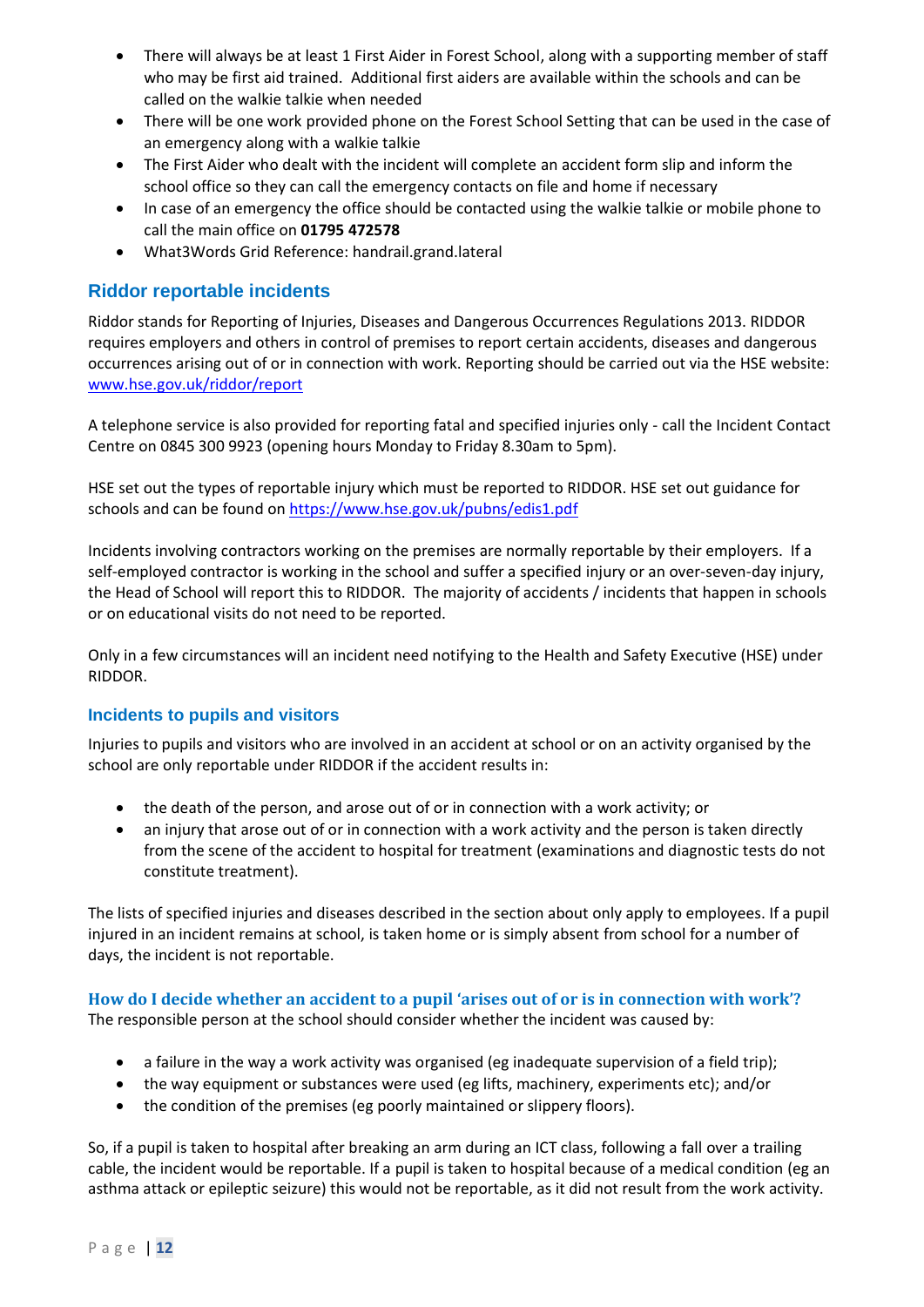This means that many of the common incidents that cause injuries to pupils at school tend not to be reportable under RIDDOR, as they do not arise directly from the way the school undertakes a work activity. Remember, in all these cases, you only need to consider reporting where an accident results in a pupil's death or they are taken directly from the scene of the accident to hospital for treatment. There is no need to report incidents where people are taken to hospital purely as a precaution, when no injury is apparent.

## <span id="page-14-0"></span>**What about accidents to pupils during sports activities?**

Not all sports injuries to pupils are reportable under RIDDOR, as organised sports activities can lead to sports injuries that are not connected with how schools manage the risks from the activity.

The essential test is whether the accident was caused by the condition, design or maintenance of the premises or equipment, or because of inadequate arrangements for supervision of an activity. If an accident that results in an injury arises because of the normal rough and tumble of a game, the accident and resulting injury would not be reportable. Examples of reportable incidents include where:

- the condition of the premises or sports equipment was a factor in the incident, eg where a pupil slips and fractures an arm because a member of staff had polished the sports hall floor and left it too slippery for sports; or
- there was inadequate supervision to prevent an incident, or failings in the organisation and management of an event.

## <span id="page-14-1"></span>**What about accidents to pupils in a playground?**

Most playground accidents due to collisions, slips, trips and falls are not normally reportable. Incidents are only reportable where the injury results in a pupil either being killed or taken directly to a hospital for treatment. Either is only reportable if they were caused by an accident that happened from or in connection with a work activity.

This includes incidents arising because:

- The condition of the premises or equipment was poor, eg badly maintained play equipment; or
- The school had not provided adequate supervision, eg where particular risks were identified, but no action was taken to provide suitable supervision.

#### <span id="page-14-2"></span>**What about violence between pupils?**

This is a school discipline matter and will be dealt with using the Trust Behaviour policy which is part of the Positive Behaviour Principles.

#### <span id="page-14-3"></span>**What about pupils on work experience placements?**

If pupils are on a training scheme or work placement, they are deemed to be employees for the period of the placement.

In these circumstances, the employer, as the responsible person, should report a death, injury or disease to a pupil, which arises out of or in connection with work. This means the wider range of reporting categories for employees is applicable.

#### <span id="page-14-4"></span>**What about when pupils are using the school minibus?**

If another vehicle strikes the school minibus while pupils are getting on or off and pupils are injured and taken to hospital, this is normally reportable under RIDDOR.

However, we do not have to report deaths and injuries resulting from a road traffic accident involving a school vehicle travelling on the public highway under RIDDOR. These are classed as road traffic incidents and are investigated by the police.

#### <span id="page-14-5"></span>**Record keeping**

The Trust will keep records of any reportable death, specified injury, disease or dangerous occurrence which requires reporting under RIDDOR. Additionally, any occupational injuries where a member of staff is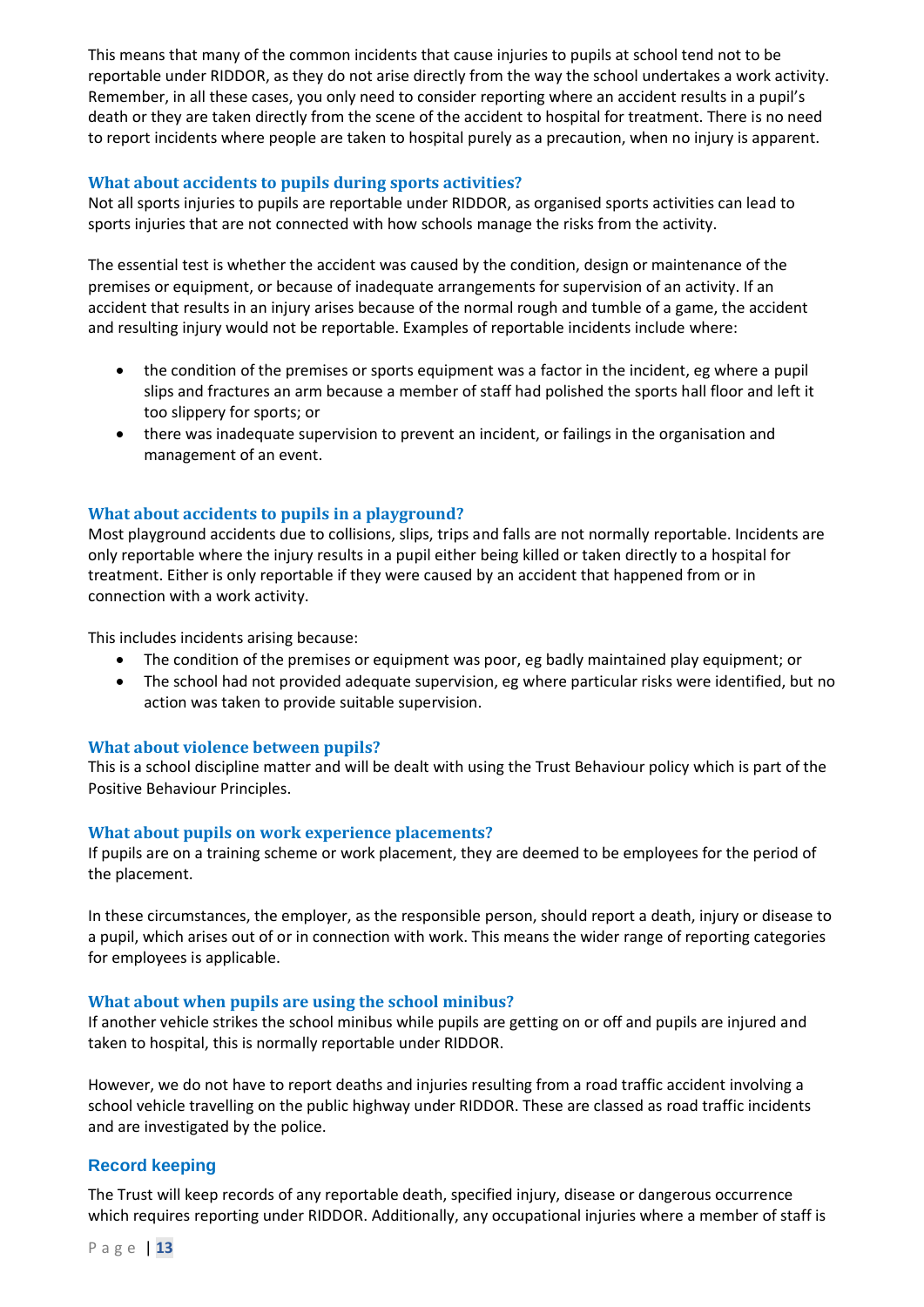away from work or incapacitated for more than 3 consecutive days – these do not need reporting but must be recorded in the accident book. The online form can be printed and/or save a copy of the online form. A copy of the form will be automatically emailed to the email address provided. This can be attached to the page in the accident book.

All records must be kept for at least 3 years in line with the **retention policy**.

Any incident of physical violence which results in a minor injury to staff by a pupil will be recorded on an HS157 form which is held by the office. These are then held in a file in the main office and kept locked away as they contain personal information. These forms should be checked by the Office Manager

## <span id="page-15-0"></span>**Responsible person**

It is the duty of the responsible person to notify any incident which must be reported to HSE. The 'responsible person' is ultimately the employer but this duty may have been delegated for day to day operational purposes to the Head of School.

The Head of School MUST ensure accidents / incidents are reviewed periodically to ensure reports have been submitted if required. They should provide suitable training and information to the nominated responsible person in order that RIDDOR reports are completed if required.

# <span id="page-15-1"></span>**What should be reported to RIDDOR?**

RIDDOR requires deaths and injuries to be reported only when:

- There has been an **accident** which caused the injury
- The accident was **work-related**
- The injury is of a type which is **reportable**

Under RIDDOR, the responsible person must report the following work-related accidents, including those caused by physical violence, if an employee is injured, wherever they are working:

- accidents which result in death or a specified injury must be reported without delay (see 'Reportable specified injuries');
- Accidents which prevent the injured person from continuing their normal work for more than seven days (not counting the day of the accident, but including weekends and other rest days) must be reported within 15 days of the accident.

The responsible person must also report any case of a work-related disease, specified under RIDDOR, that affects an employee and that a doctor confirms in writing (see 'Reportable diseases'). You can find detailed guidance about RIDDOR reporting and online reporting procedures at [www.hse.gov.uk/riddor/report.htm](http://www.hse.gov.uk/riddor/report.htm)

# <span id="page-15-2"></span>**Reportable specified injuries**

These include:

- fractures, other than to fingers, thumbs and toes;
- amputations;
- any injury likely to lead to permanent loss of sight or reduction in sight;
- any crush injury to the head or torso causing damage to the brain or internal organs;
- serious burns (including scalding), which:
	- cover more than 10% of the body; or
	- cause significant damage to the eyes, respiratory system or other vital organs;
- any scalping requiring hospital treatment;
- any loss of consciousness caused by head injury or asphyxia;
- any other injury arising from working in an enclosed space which:
	- leads to hypothermia or heat-induced illness; or
	- requires resuscitation or admittance to hospital for more than 24 hours.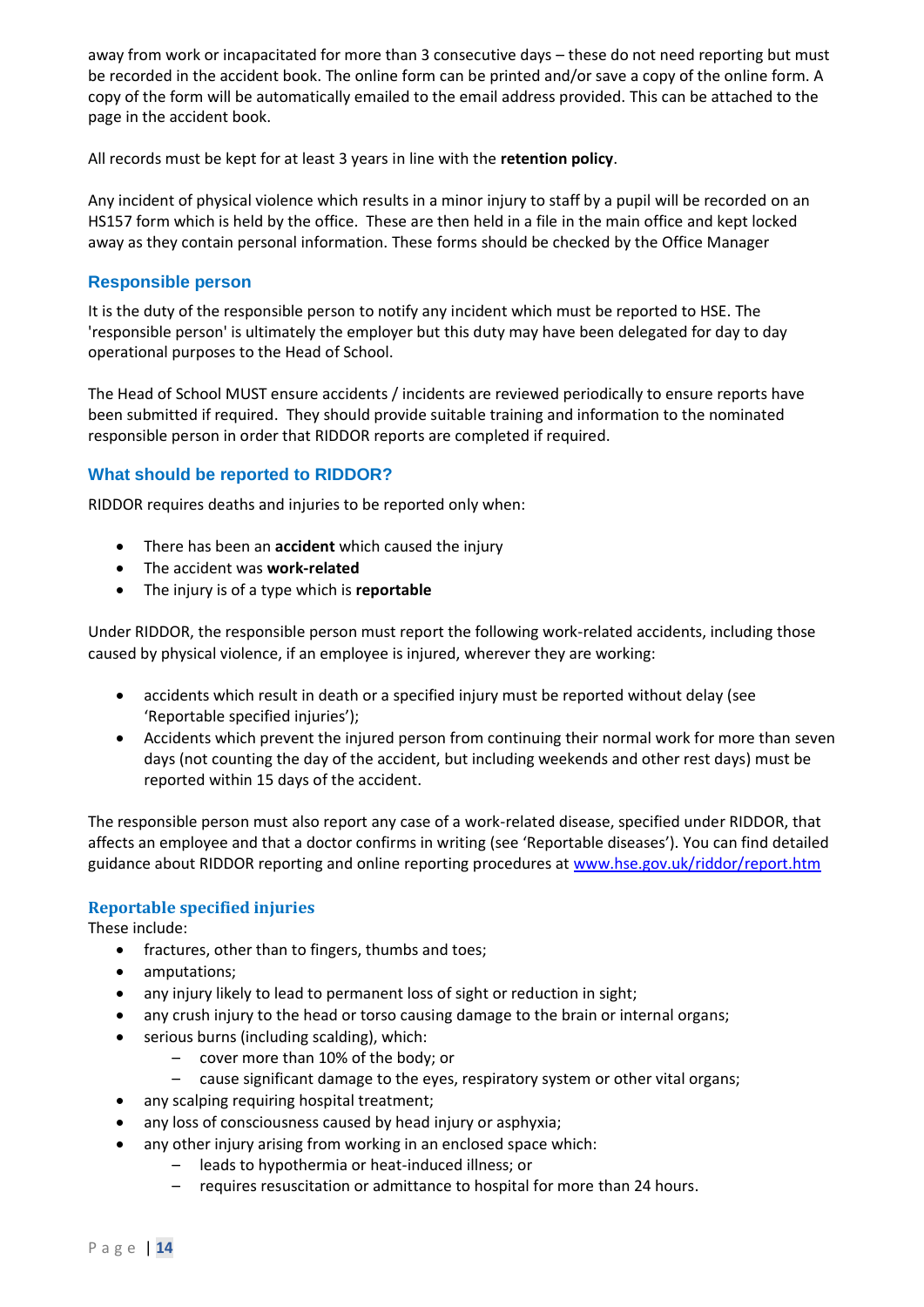#### <span id="page-16-0"></span>**Physical violence**

Some acts of non-consensual physical violence to a person at work, which result in death, a specified injury or a person being incapacitated for over seven days, are reportable. In the case of an over-seven-day injury, the incapacity must arise from a physical injury, not a psychological reaction to the act of violence.

Examples of reportable injuries from violence include an incident where a teacher sustains a specified injury because a pupil, colleague or member of the public assaults them while on school premises. This is reportable, because it arises out of or in connection with work.

These must be recorded on the HS157 form which is held by the school offices with the RIDDOR report attached to it.

#### <span id="page-16-1"></span>**Reportable occupational diseases**

Employers must report occupational diseases when they receive a written diagnosis from a doctor that their employee has a reportable disease linked to occupational exposure. (See [www.hse.gov.uk/riddor](http://www.hse.gov.uk/riddor) for details of the reporting arrangements for self-employed people.)

These include:

- carpal tunnel syndrome;
- severe cramp of the hand or forearm;
- occupational dermatitis, eg from work involving strong acids or alkalis, including domestic bleach;
- hand-arm vibration syndrome;
- occupational asthma, eg from wood dust and soldering using rosin flux;
- tendonitis or tenosynovitis of the hand or forearm;
- any occupational cancer;
- any disease attributed to an occupational exposure to a biological agent.

#### <span id="page-16-2"></span>**Stress**

Work-related stress and stress-related illnesses (including post-traumatic stress disorder) are not reportable under RIDDOR. To be reportable, an injury must have resulted from an 'accident' arising out of or in connection with work. In relation to RIDDOR, an accident is a discrete, identifiable, unintended incident which causes physical injury. Stress-related conditions usually result from a prolonged period of pressure, often from many factors, not just one distinct event.

#### <span id="page-16-3"></span>**Dangerous occurrences**

Dangerous occurrences are certain, specified near-miss events. Not all such events require reporting. There are 27 categories of dangerous occurrences that are relevant to most workplaces, for example:

- The collapse, overturning or failure of load-bearing parts of lifts and lifting equipment;
- Plant or equipment coming into contact with overhead power lines;
- The accidental release of any substance which could cause injury to any person.
- Dangerous occurrences / Near-misses should be recorded via the HSE website. Such incidents should be emailed to the health and safety Coordinator / responsible person in the school. They will log and investigate the incident.
- The responsible person will complete a RIDDOR report if applicable.
- Dangerous occurrence / near-miss statistics should be reported to the Governors

# <span id="page-16-4"></span>**Monitoring and evaluation**

The school will review regularly the first aid policy and ensure that the necessary legal standards are being met and that, where improvements to the policy can be made in the light of monitoring accident reports, such improvements will be made.